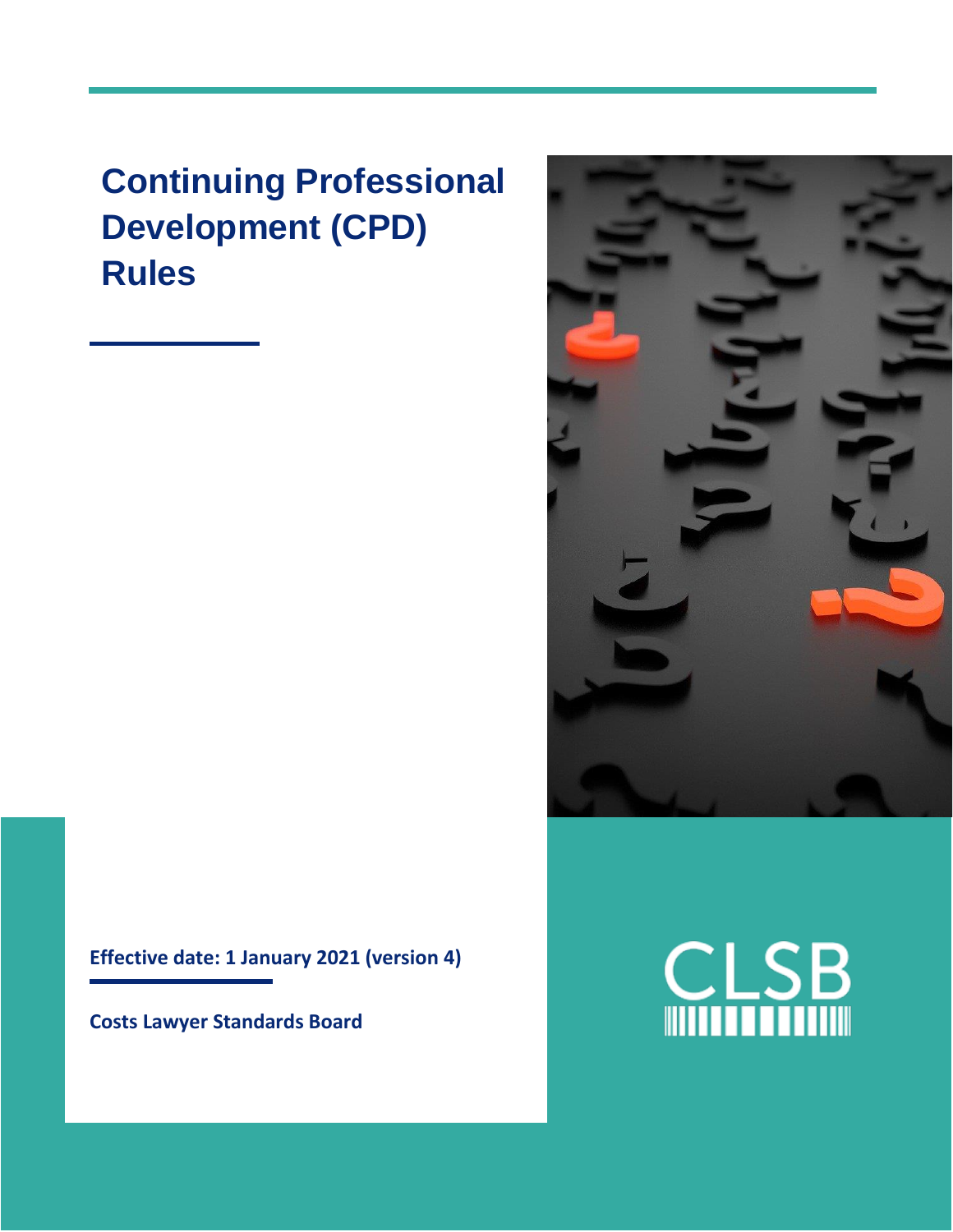These rules relate to the continuing professional development (CPD) of a Costs Lawyer authorised and regulated by the Costs Lawyer Standards Board (CLSB) and replace all other CPD rules previously issued by the CLSB. A Costs Lawyer is required to continuously develop their knowledge and practical skills to ensure they operate to the standard expected of them in the Costs Lawyer Code of Conduct. These rules should be read in conjunction with prevailing guidance on CPD issued by the CLSB.

### **1. Achieving CPD**

- 1.1 CPD is activity undertaken in accordance with these rules over and above a Costs Lawyer's routine practice to develop their skills, knowledge and professional standards as a Costs Lawyer.
- 1.2 The CPD year is a calendar year (1 January to 31 December).
- 1.3 A Costs Lawyer must achieve a minimum of 12 CPD points in a CPD year, unless rule 1.4 applies. CPD points can be achieved by carrying out CPD activity, in accordance with rules 2 and 3.
- 1.4 In the event that a Costs Lawyer:
	- (a) qualifies part way through a CPD year;
	- (b) is reinstated part way through a CPD year; or
	- (c) takes long term leave during a CPD year,

the Costs Lawyer will be required to achieve a minimum of one CPD point for each full month worked during that CPD year.

1.5 In accordance with the CLSB's Practising Rules, the CLSB may refuse to renew a Costs Lawyer's practising certificate or may issue the practising certificate subject to conditions where a Costs Lawyer has failed to comply with CPD requirements.

## **2. Planning, evaluating and maintaining records**

A Costs Lawyer is required to:

- 2.1 Identify their training needs and set objectives for their CPD in light of their responsibilities and of the principles in the Code of Conduct.
- 2.2 Evaluate the effectiveness of the CPD carried out against those objectives.